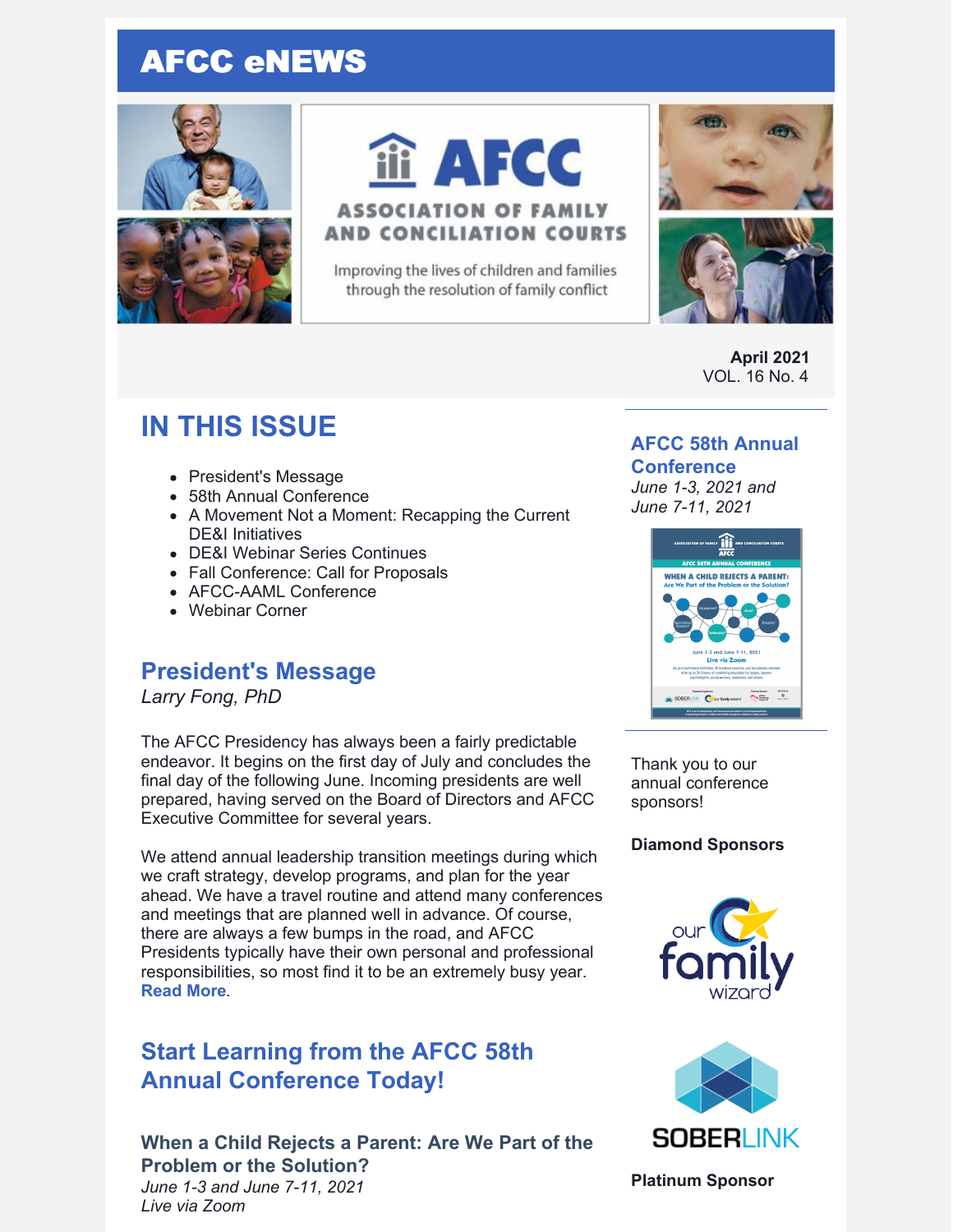#### **Bonus On-Demand Workshops!**

Numerous workshops will be recorded and made available to registrants of the 58th Annual Conference! Nine recordings are ready to **[view](https://www.afccnet.org/58thannualconference/On-Demand-Workshops) now**; more will be added in the coming weeks.

- **EMDR with Children Who Resist Contact with a Parent** *[presented](https://www.afccnet.org/58thannualconference/On-Demand-Workshops/ctl/ViewWebinar/WebinarID/21/mid/1279) by Stacey White Kinney, MS*
- **Family Law Attorneys and Parenting Evaluators: Improving Professional [Collaboration](https://www.afccnet.org/58thannualconference/On-Demand-Workshops/ctl/ViewWebinar/WebinarID/20/mid/1278)** *presented by Stacy Heard, JD and Jennifer Wheeler, PhD*
- **The Future of Family [Justice](https://www.afccnet.org/58thannualconference/On-Demand-Workshops/ctl/ViewWebinar/WebinarID/14/mid/1278) Reform** *presented by Alicia Davis, JD and Michael Houlberg*
- **Gathering, Interpreting, and Archiving Email, Text, Social Media, and Internet Data in a [Forensically](https://www.afccnet.org/58thannualconference/On-Demand-Workshops/ctl/ViewWebinar/WebinarID/23/mid/1279) Defensible Manner** *presented by Sean Knuth, PhD and Chris Mulcahy, PhD*
- **Making Psychological Testing Data in Custody Cases Relevant and Useful for the [Non-Psychologist](https://www.afccnet.org/58thannualconference/On-Demand-Workshops/ctl/ViewWebinar/WebinarID/29/mid/1279)** *presented by Jessica P. Greenwald O'Brien, PhD; Lauren E. Persing, PsyD, JD; and Jennifer Sevigney Durand, JD*
- **Religious and Cultural [Considerations](https://www.afccnet.org/58thannualconference/On-Demand-Workshops/ctl/ViewWebinar/WebinarID/40/mid/1278) in Divorce and Custody Disputes** *presented by Jacqueline Harounian, JD*
- **[Reunification](https://www.afccnet.org/58thannualconference/On-Demand-Workshops/ctl/ViewWebinar/WebinarID/26/mid/1278) from the Inside Out** *presented by John-Paul E Boyd, QC, MA, LLB; Jorge Gonzalez MA, RCC; Alyson G. Jones, MA, RCC; Salley-Ann Ross MA, RCC; and Heather Lake*
- **See Evil, Hear Evil, Speak Evil: What Goes Around Comes Around** *[presented](https://www.afccnet.org/58thannualconference/On-Demand-Workshops/ctl/ViewWebinar/WebinarID/30/mid/1278) by Sue Bronson, MSW, LCSW and Linda Fieldstone, MEd*
- **So, You Thought Your Divorce Would End the Conflict? A Different Approach to Parenting [Coordination](https://www.afccnet.org/58thannualconference/On-Demand-Workshops/ctl/ViewWebinar/WebinarID/31/mid/1279)** *presented by Hanita Dagan, MA and Dr. Terry Singh, PhD*
- **The Town Mouse and the Country Mouse: Tips for [Professionals](https://www.afccnet.org/58thannualconference/On-Demand-Workshops/ctl/ViewWebinar/WebinarID/37/mid/1279) in Rural and Urban Areas** *presented by Tammi L. Axelson, MSW; Christy Bradshaw Schmidt, MA; and Jim Mueller, JD*
- **The Trials & [Tribulations](https://www.afccnet.org/58thannualconference/On-Demand-Workshops/ctl/ViewWebinar/WebinarID/36/mid/1278) of Instituting the New AFCC PC Guidelines in a State without a Statute** *presented by Marc A. Caplan, PhD; Lori Comallie-Caplan, MS; and Jill Johnson Virgil, JD*
- **Voices or Ghosts? The Place of Children in Parenting [Coordination](https://www.afccnet.org/58thannualconference/On-Demand-Workshops/ctl/ViewWebinar/WebinarID/44/mid/1279)** *presented by Linda Fieldstone, MEd; Jonathan M. Graham, LLB; and Dr. Lorri A. Yasenik, PhD, RSW*

**Don't miss this opportunity to learn even more**, courtesy of the AFCC 58th Annual Conference. Watch these outstanding workshops now to whet your appetite for all the informative [presentations](https://www.afccnet.org/58thannualconference/On-Demand-Workshops) to come! Remember, **registrants can view**



### **AFCC Fall [Conference](https://www.afccnet.org/Conferences-Training/AFCC-Conferences/ctl/ViewConference/ConferenceID/362/mid/615)**

*November 11-13, 2021* Cincinnati, Ohio

Submit your proposal by May 10, 2021.



### **AFCC Chapter Conferences & Webinar Series**

**Colorado Chapter Spring [Conference](http://www.coafcc.org/eventsCOAFCC21.php)** April 23, 2021 Being held virtually

### **[Massachusetts](http://www.maafcc.org/events---conferences.html)**

**Chapter Annual Conference** April 30, 2021 Being held virtually

#### **Australia Chapter Annual [Conference](http://afccnet.org.au/conferences/)** July 2-4, 2021 South Brisbane, QLD

**Wisconsin Chapter Annual [Conference](http://www.afccwi.org/Index.html)** September 30, 2021 Delafield, Wisconsin

**Ontario Chapter Annual [Conference](https://afccontario.ca/)** October 15, 2021 Toronto, Ontario

#### **Illinois Chapter Annual [Conference](http://www.afccillinois.org/event-4080853)**

October 22, 2021 Being held virtually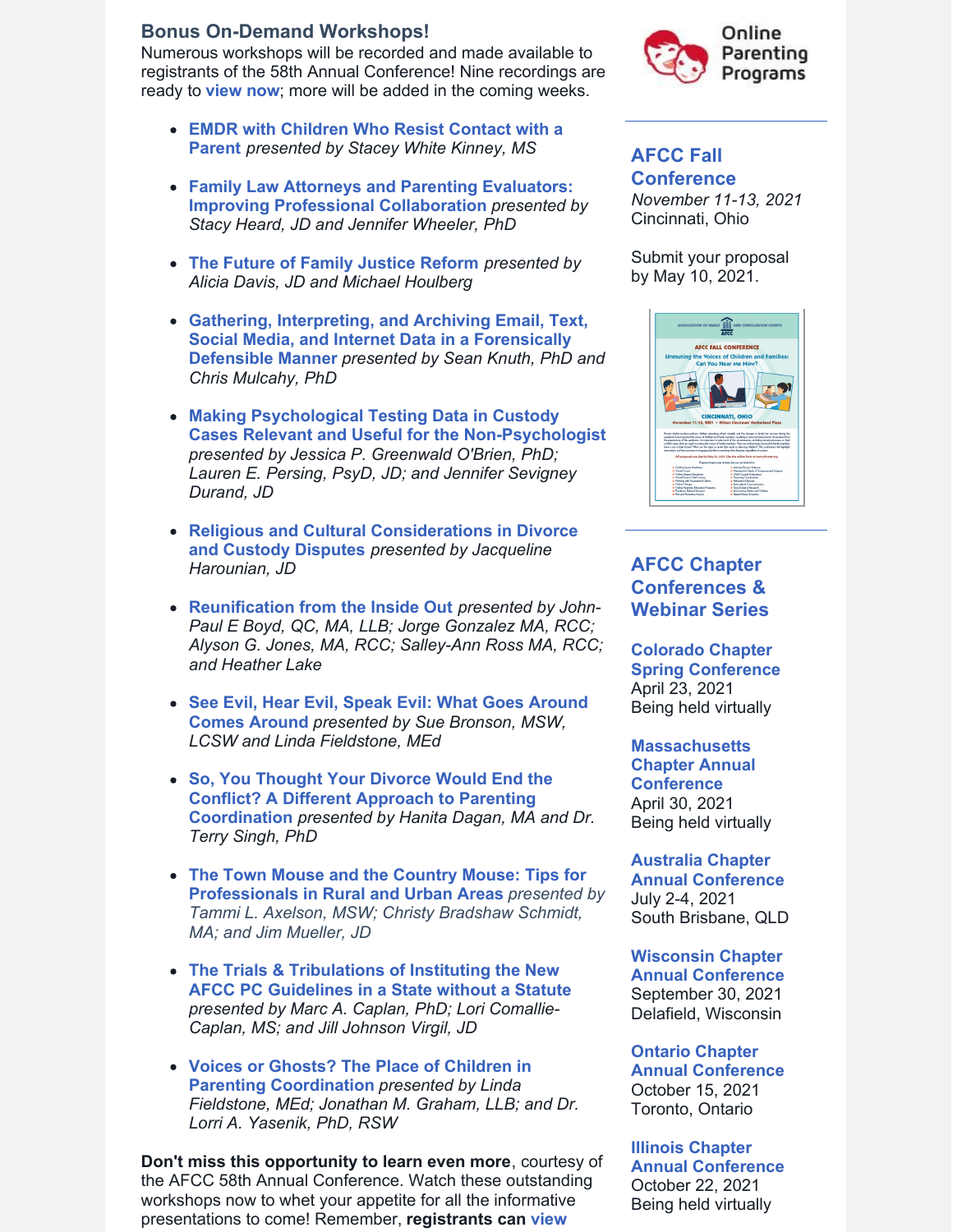**these recordings for no additional charge**! (*No certificate of attendance will be issued for viewing on-demand workshops*.)

Visit the **AFCC 58th Annual [Conference](https://www.afccnet.org/58thannualconference/) Online Portal** to view full conference information. You can:

- Visit the **[Sessions](https://www.afccnet.org/58thannualconference/Sessions) tab** to view the full schedule, including workshop descriptions, date and time, presenter information, and more.
- **[Download](https://www.afccnet.org/Portals/7/AFCC 58th Annual Conference Brochure_1.pdf)** the conference brochure.
- Check **[continuing](https://www.afccnet.org/58thannualconference/Continuing-Ed) education** approvals and pending applications.
- Learn about **[conference](https://www.afccnet.org/58thannualconference/Sponsors) sponsors and exhibitors**.
- Read other **conference [information](https://www.afccnet.org/58thannualconference/More-Info)**, including equipment requirements, social activities, and how to make the most of your conference experience.
- **[Register](https://members.afccnet.org/events/event-registration/?id=c8475628-5321-4332-93c3-20358b9d98fb)** for the conference and pre-conference institutes!

**[Register](https://www.afccnet.org/58thannualconference/) now!**

### **Exhibitor and Sponsorship Opportunities Available!**

AFCC offers organizations the opportunity to reach attendees of the 58th Annual Conference. Sign up now to exhibit or sponsor the conference to promote your products and service! **[Learn](https://files.constantcontact.com/6beb60a3701/76325dbc-c215-4a94-b05c-190218065644.pdf) more** and contact AFCC Communications Coordinator **Gina [Wentling](mailto:gwentling@afccnet.org)** with any questions.

followed by a live social gathering (COVID-19 restrictions permitting)

#### **Arizona Chapter Annual [Conference](https://www.azafcc.org/)**

January 28-30, 2022 Sedona, Arizona

### **Resource of the Month**

#### **Discussion Group**

May 19, 2021 4:00pm-5:00pm Eastern Time US/Canada *Registration is required*. **[Register](https://us02web.zoom.us/meeting/register/tZEkde2sqTsqHNT7XshtEPaCCW81kIxuAtR8) now**!

Members of the AFCC DE&I Task Force will lead a discussion about issues related to diversity, equity, and inclusion in family law. Join us!



# **A Movement Not a Moment: Recapping the Current DE&I Initiatives**

#### *Chioma Ajoku, JD, PhD, ABPP*

Diversity is relevant to the work engaged in by AFCC membership. For example, many countries, including the United States, are home to myriad subcultures. Some of these subcultures are the result of geography: settlement patterns and regional differences in weather and landscape. Differences are often based on region and, in general, individuals from different areas of a country may have appreciable differences in lifestyles, cultural values, business practices, and dialects. **[Read](https://files.constantcontact.com/6beb60a3701/1f42a3c1-15ac-4d23-8d2e-1f5ef92fc05d.pdf) more**.

# **The AFCC DE&I Webinar Series and Discussion Groups Continues May 5th**

The AFCC DE&I Task Force, which will become a standing AFCC committee, began its series of webinars and discussion groups in March with the webinar *Does Diversity Matter in Family Law?* **[View](https://www.afccnet.org/Member-Center/Webinar-Archives/ctl/ViewConference/ConferenceID/418/mid/776) it here** (AFCC member login required). Over 200 people attended!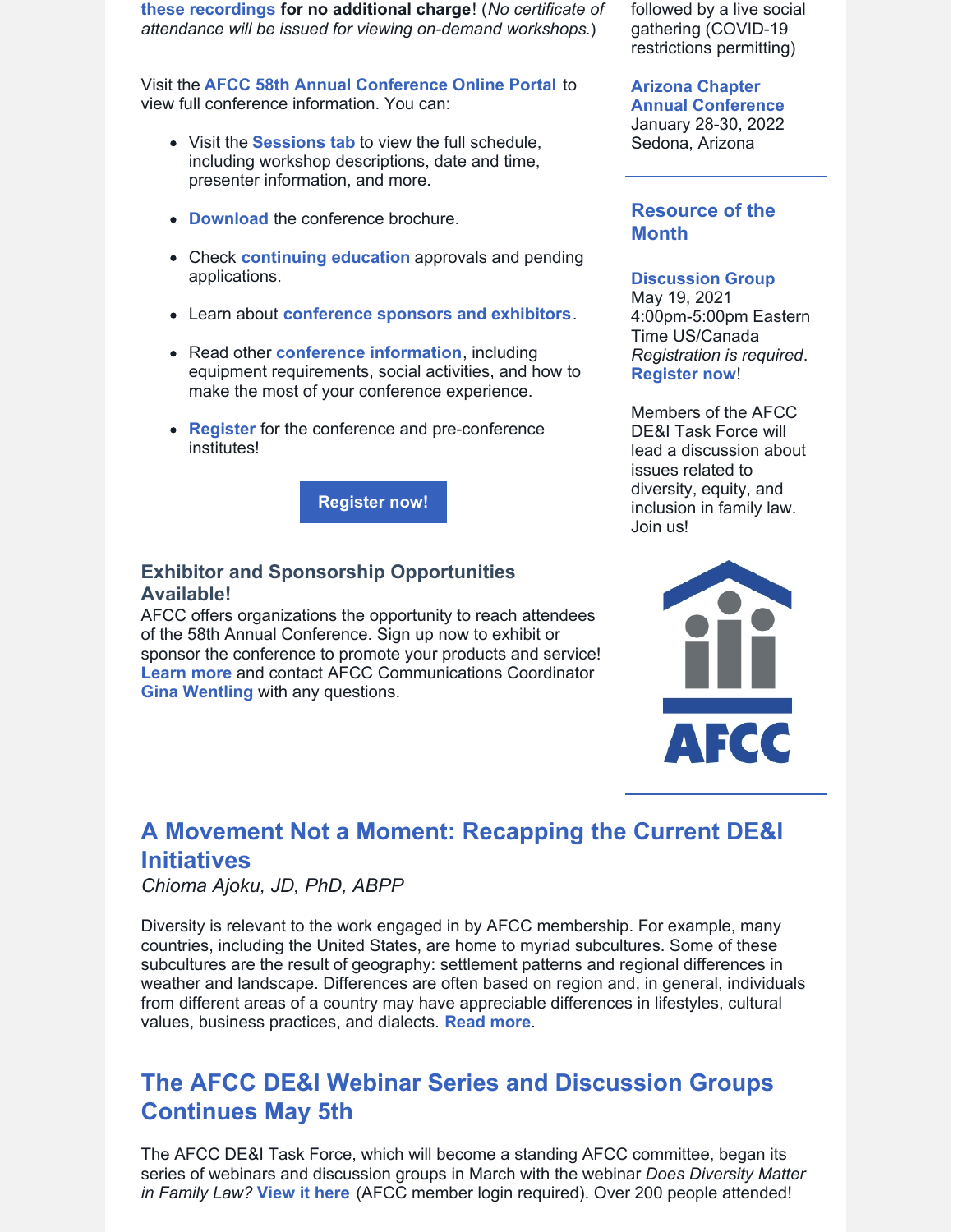A discussion forum, in which small breakout rooms were used to discuss the issues raised in the webinar, followed two weeks later. The conversations were lively and informative.

The series continues in May with a webinar and discussion group to tackle issues important to the family justice system.

### **Risk [Management](https://www.afccnet.org/Conferences-Training/Webinars/ctl/ViewConference/ConferenceID/425/mid/772) and Culture: Why You** *[Really](https://www.afccnet.org/Conferences-Training/Webinars/ctl/ViewConference/ConferenceID/425/mid/772)* **[Should](https://www.afccnet.org/Conferences-Training/Webinars/ctl/ViewConference/ConferenceID/425/mid/772) Care about DE&I**

*April Harris-Britt, PhD and Nolanda Kirby, MS* Wednesday, May 5, 2021 4:00pm-5:00pm Eastern Time US/Canada Registration closes on May 4, 2021 at 9:00am Eastern Time US/Canada **Free registration includes a certificate of attendance**. You *must* register to attend. **[Register](https://www.afccnet.org/Conferences-Training/Webinars/ctl/ViewConference/ConferenceID/425/mid/772) now!**



Cultural competence is not just a good idea, it is necessary for effective and ethical practice. This webinar will emphasize the importance of recognizing culture and diversity in family law cases from a risk management perspective. Presenters will discuss cases in which issues of diversity have resulted in Board complaints and grievances and will examine the importance of microaggressions, and the risk of an individual's cultural identification. A case analysis will provide opportunities for further discussion and conceptualization.

**April Harris-Britt, PhD** (above left), is a licensed psychologist and parent coordinator who conducts child and adult psychological evaluations, child custody evaluations, civil guardian ad litem evaluations, and parental competency evaluations. She is currently a member of the Board for the Center for Cooperative Parenting, APA Advocacy Coordinating Committee, APA Working Group to Review Scientific Literature for High Conflict Family Relationships, AFCC Task Force on Model Standards of Practice for Child Custody Evaluations, and AFCC Task Force on Diversity, Equity, and Inclusion.

**Nolanda Kirby, MS, CCFC** (above right), is the Family Support Services Coordinator at the Cecil County Circuit Court and has served in this position since 2005. She provides services to families who are currently separating or divorcing and/or having child custody and visitation disputes. She also works with families who are dealing with domestic violence, and child protection services matters. Nolanda's organizational memberships include AFCC, the National Association of Forensic Counselors, the Maryland Chapter of the AFCC (President), and the AFCC Task Force for Diversity, Equity, and Inclusion.

#### **Discussion Group**

Wednesday, May 19, 2021 4:00pm-5:00pm Eastern Time US/Canada *Registration is required*. **[Register](https://us02web.zoom.us/meeting/register/tZEkde2sqTsqHNT7XshtEPaCCW81kIxuAtR8) now**!

Save the date! More information to come -- stay tuned!

## **Proposals for the AFCC Fall Conference due May 10th!**

The AFCC Fall Conference will highlight innovations and best practices in engaging families and resolving their disputes. Many aspects of family law that were taken for granted, like in-person hearings and home visits, have been unavailable to families and professionals due to the global pandemic. This conference will explore what these practices will look like in a post-COVID world and how we can ensure children's voices are not lost in the shuffle.

Submit your proposal for a 90-minute workshops to contribute to the conversation. Please read the **Call for [Proposals](https://www.afccnet.org/Portals/0/AFCC Cincinnati 2021 - CFP.pdf)** thoroughly and complete your [submission](https://www.surveymonkey.com/r/AFCC2021FallProposals) using the **online form**. The deadline to submit is **May 10, 2021**.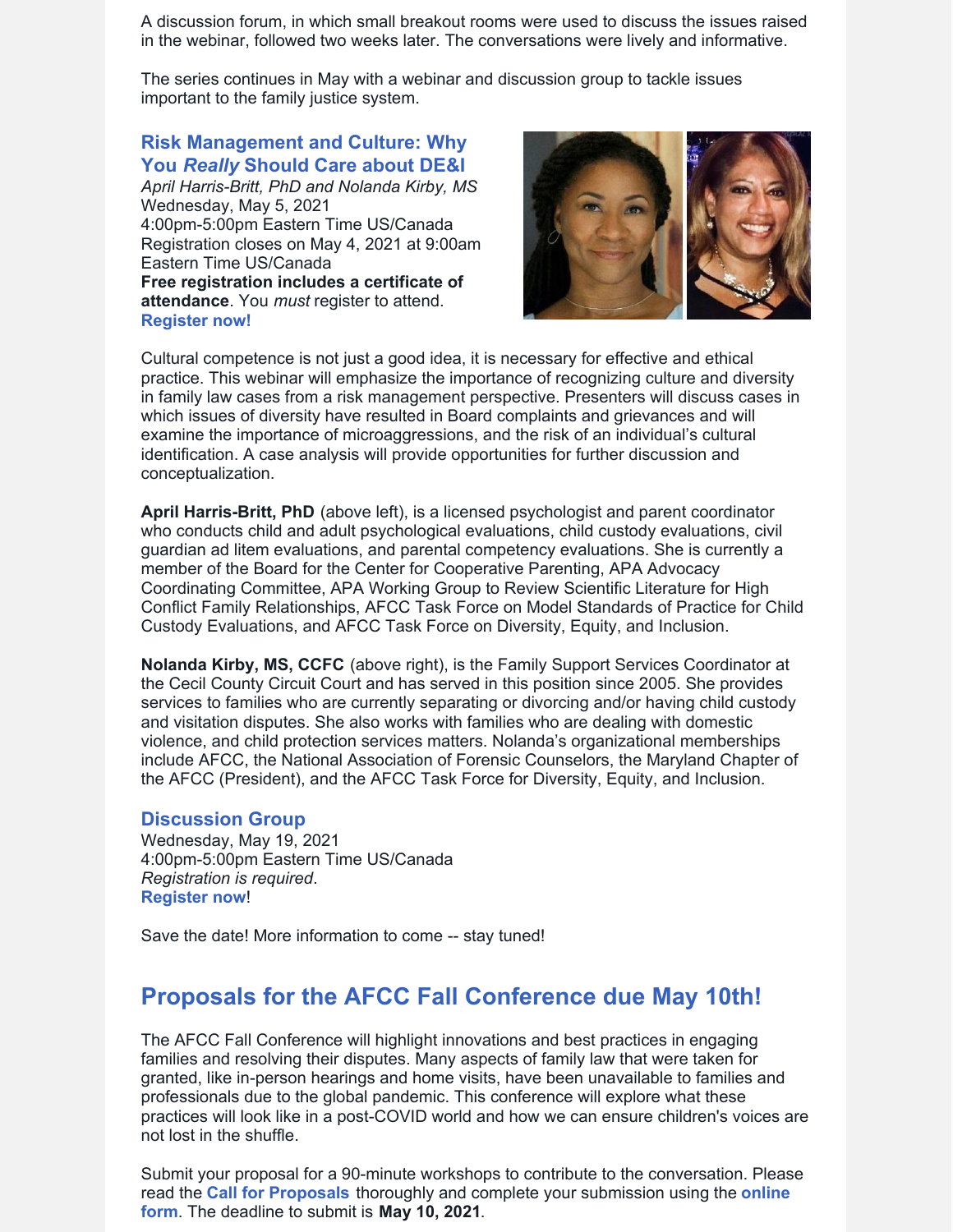Prsenting or not, please plan to attend! Mark your calendars and stay tuned for more information, coming soon!

### **AFCC Fall Conference** *Unmuting the Voices of Children and Families: Can You Hear Me Now?* November 11-13, 2021 Cincinnati Netherland Plaza Cincinnati, OH

### **The AFCC-AAML Conference Is Set for September!**

AFCC leadership and their colleagues at the American Academy of Matrimonial Lawyers (AAML) are working together to bring you an exceptional, advanced-level training opportunity, coming this fall. This year's program features a Trial Track and Parenting Coordination Track.

Leaders of AFCC and AAML are watching the evolving coronavirus situation closely and considering its implications for in-person events. We expect to make a final decision soon regarding whether the format will be virtual, in-person, or a hybrid model.

Save the date and keep an eye on your inbox for updates!

**September 23-25, 2021 Capital Hilton Washington, DC**

# **AFCC is Hiring!**

AFCC is hiring a program director to work either remotely or in the AFCC offices in Madison, WI. The successful candidate will develop AFCC educational programs, work closely with AFCC Chapters, oversee continuing education, communications, staff special projects and committees, and serve as a resource to 6,000 amazing AFCC members! **Read the job description and application [information](https://files.constantcontact.com/6beb60a3701/f59610e7-0740-4455-bf0e-8d93bfed36d9.pdf) for details**.

# **Mediate.com Announces Online Mediation Training Forums**

Mediate.com, an organization dedicated to everything mediation led by AFCC member Colin Rule (and sponsor of the virtual hospitality suites at the upcoming AFCC 58th Annual Conference), has launched an Online Mediation Training Task Force, chaired by AFCC member Forrest "Woody" Mosten. AFCC Executive Director Peter Salem is a member of the Online Mediation Training Advisory Board.

The Task Force will hold five Open Forums to share its work in different focus areas, including community mediation, diversity and inclusion, workplace mediation, and more. The Open Forum that is most applicable to the Family & Elder Mediation Committee may be of interest to AFCC members. Mark your calendars and join the discussion!

### **What Online Mediation Training Is Needed and Effective?**

Mediate.com Open Forum April 30, 2021 12:00pm - 2:00pm Eastern Time US/Canada Hosts: Susan Guthrie, Donna Silverberg, and Jim Melamed **[Learn](https://www.mediate.com/articles/Forums.cfm) More**

# **AFCC Webinar Corner**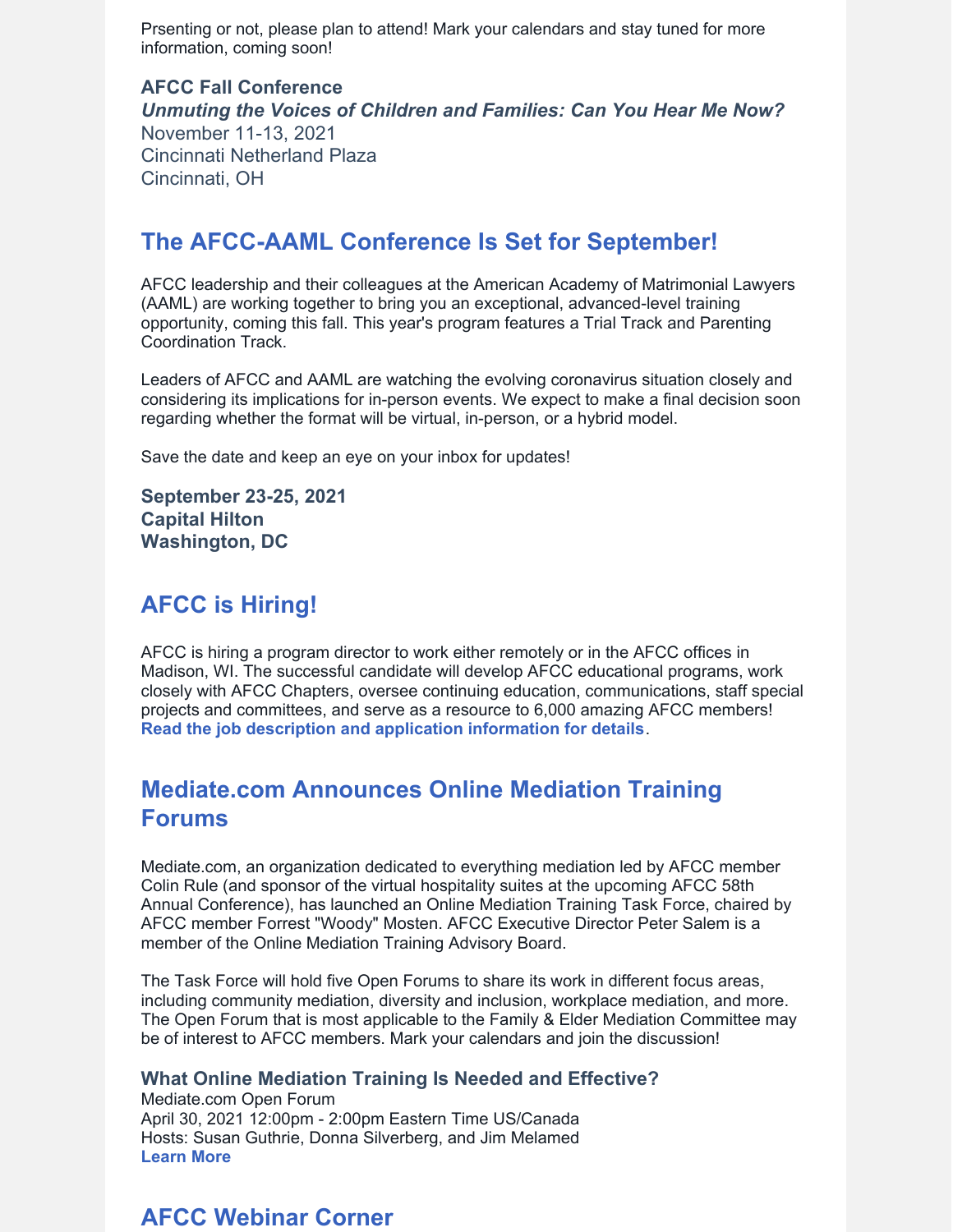#### **[Deconstructing](https://www.afccnet.org/Conferences-Training/Webinars/ctl/ViewConference/ConferenceID/390/mid/772) a Child Custody Evaluation in Court**

Lawrence Jay Braunstein, JD May 12, 2021 | 1:00-2:00pm Eastern Time US/Canada Registration closes on May 11, 2021 at 9:00am Eastern Time US/Canada.

The parties have requested, or the Court has ordered *sui sponte*, a child custody evaluation. Once it is received and reviewed by the parties, and possibly by the Court, decisions need to be made. Do the parties settle, or do they proceed to trial? This webinar will explore how to read and evaluate a child custody evaluation and how best to present its strengths or weaknesses to the Court.

**Lawrence Jay Braunstein, JD** is a partner in the law firm of Braunstein & Zuckerman, Esqs, located in White Plains, New York, where he practices in the areas of Matrimonial, Family and Collaborative Law and related civil and criminal litigation, with an expertise in child custody litigation. He is a member of the Board of Directors of AFCC and an Adjunct Professor of Law at Hofstra University School of Law, Hempstead, New York where he teaches Child Abuse and Neglect, Collaborative Family Law and Modern Divorce Advocacy.



#### **Registration** Members: \$15

Non-Members: \$50

**Certificate of Attendance** Members: \$15 Non-Members: \$20

Continuing education credit may be available for lawyers, judges, psychologists, social workers, counselors, and other professionals. **[Learn](https://www.afccnet.org/Conferences-Training/Webinars/ctl/ViewConference/ConferenceID/390/mid/772) more**.

**[Register](https://www.afccnet.org/Conferences-Training/Webinars/ctl/ViewConference/ConferenceID/390/mid/772) today!**

#### **Register Now for AFCC's June webinar!**

**The Role of Family Law [Professionals](https://www.afccnet.org/Conferences-Training/Webinars/ctl/ViewConference/ConferenceID/389/mid/772) in Preventing Gun Violence** Judge Mark A. Juhas and Julia Weber, JD, MSW June 22, 2021 | 1:00-2:00pm Eastern Time US/Canada **[Register](https://www.afccnet.org/Conferences-Training/Webinars/ctl/ViewConference/ConferenceID/389/mid/772) now!**

Continuing education credit may be available for lawyers, judges, psychologists, social workers, counselors, and other professionals. **[Learn](https://www.afccnet.org/Conferences-Training/Webinars/ctl/ViewConference/ConferenceID/389/mid/772) more**.

### **Chapter News**

#### **Chapter Challenge Winners**

Congratulations are in order! **The California and Indiana chapters have secured the top spots in this round of the Chapter Challenge**! California welcomed 53 new members since last summer and Indiana increased their membership roster by over 23%!

The Texas, Washington, Illinois, and Utah chapters also made strong showings, each with an increase of more than 10%. That is a remarkable achievement! Congratulations to the California and Indiana chapters, and to all AFCC chapters for a terrific race!

## **In Memoriam: Phil Epstein**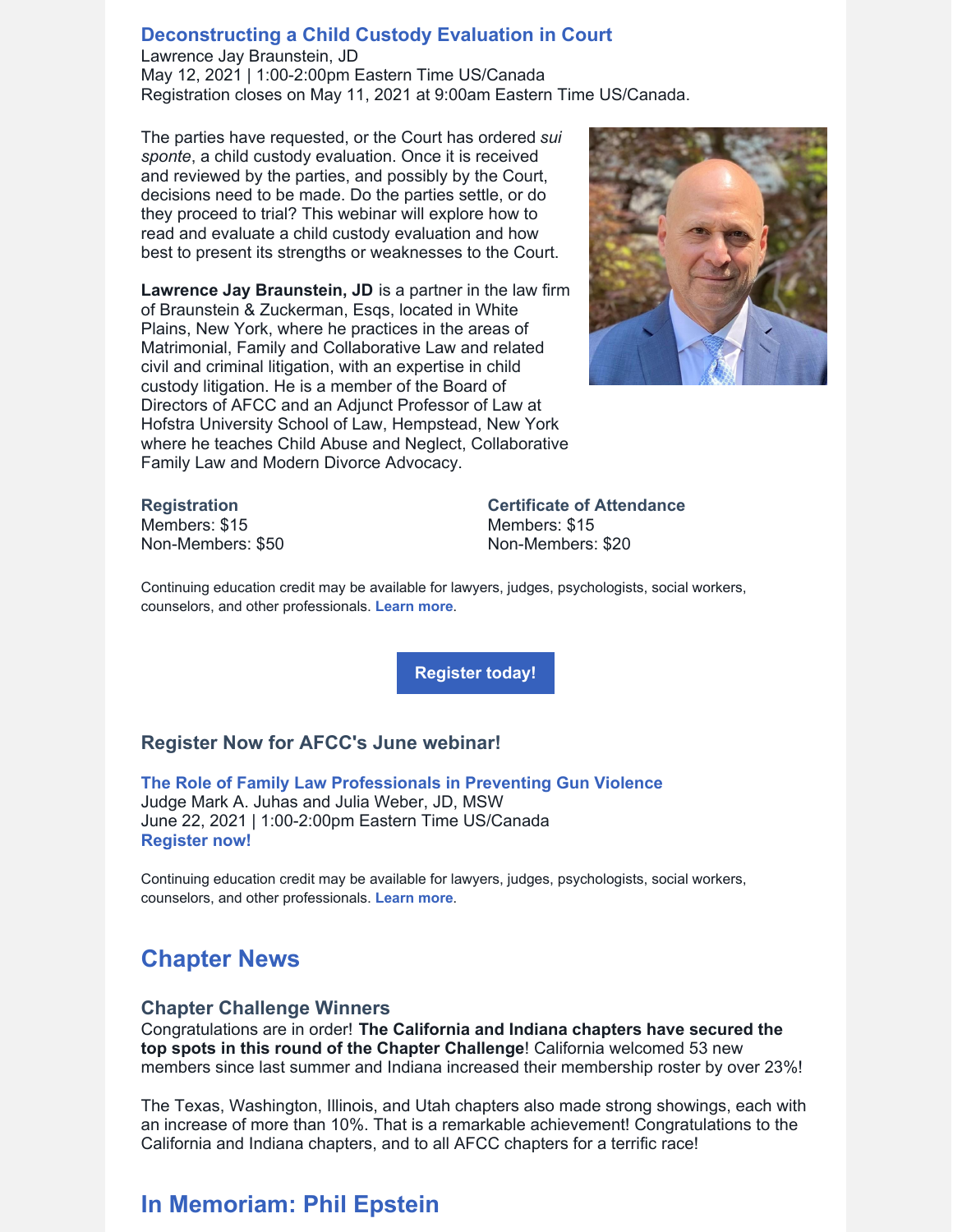AFCC is saddened by the passing of noted Canadian family law attorney, mediator, and educator Phil Epstein.

Epstein, a longtime AFCC member who retired from law practice last summer with a career full of awards – including the Order of Canada in February – and was widely perceived as a trailblazer in Canadian family law, died at home in Toronto on April 4, of acute myeloid fibromyalgia; he was 78 years old.

"Mr. Epstein's impact on the legal community, his leadership in Canadian family law and his contributions to access to justice over the course of his career were significant," Teresa Donnelly, treasurer of the Law Society of Ontario said in an email to Canadian Lawyer. "His work improved the lives of many."



"He has made such a significant impact on three generations of family law lawyers," says Carole Curtis, a judge in the Ontario Court of Justice. "It's not possible to overstate his contribution; one of a kind doesn't even cover it."

Epstein also lectured in family law at the University of Toronto Law School, Osgoode Hall Law School and the University of Sydney.

Phil Epstein is survived by his wife, the former Joyce Rapp, whom he met while both were students at the University of Toronto's University College, and by their son, David, daughters Deborah and Sara, and eight grandchildren. **[Read](https://www.canadianlawyermag.com/practice-areas/family/philip-epstein-remembered-as-family-law-trailblazer-a-real-mensch/354784) more**.

### **Member News**

**Do you have a notable achievement to share?** Email **Gina [Wentling](mailto:gwentling@afccnet.org)** with your story and a professional head shot (JPEG or PNG preferred), if you have one, to be featured in next month's Member News!

# **Membership Notice of AFCC Board Nominations**

At the AFCC virtual membership meeting, Friday, June 4, 2021 at 5:00pm ET, the following individuals will be nominated to serve on the **AFCC Board of [Directors](https://www.afccnet.org/About/Board-of-Directors)** for a three-year term beginning July 1, 2021 and concluding June 30, 2024: Tom Altobelli, Dolores Bomrad, Larry Fong, Alex Jones, Daniel Pickar, and Michael Saini.

The AFCC Executive Committee is elected by the board of directors. For informational purposes, the following individuals have been nominated for positions on the executive committee: President Elect: Linda Fidnick; Vice President: Stacey Platt; Secretary: Michael Saini; Treasurer: Dolores Bomrad. Mindy Mitnick and Larry Fong automatically become President and Past-President, respectively, per AFCC bylaws.

#### **AFCC eNEWS**

The *AFCC eNEWS* is the monthly e-newsletter of the Association of Family and Conciliation Courts. The *eNEWS* provides up-to-date information for professionals including practice tips, international news, and the latest initiatives in family law and conflict resolution. The *AFCC eNEWS* is provided at no charge to you; anyone can subscribe. **[Subscribe](http://www.afccnet.org/Resource-Center/AFCC-eNEWS) here**.

*AFCC members are free to share eNEWS content.*

**EDITOR: Katie [Porter,](mailto:kporter@afccnet.org) MSW, JD**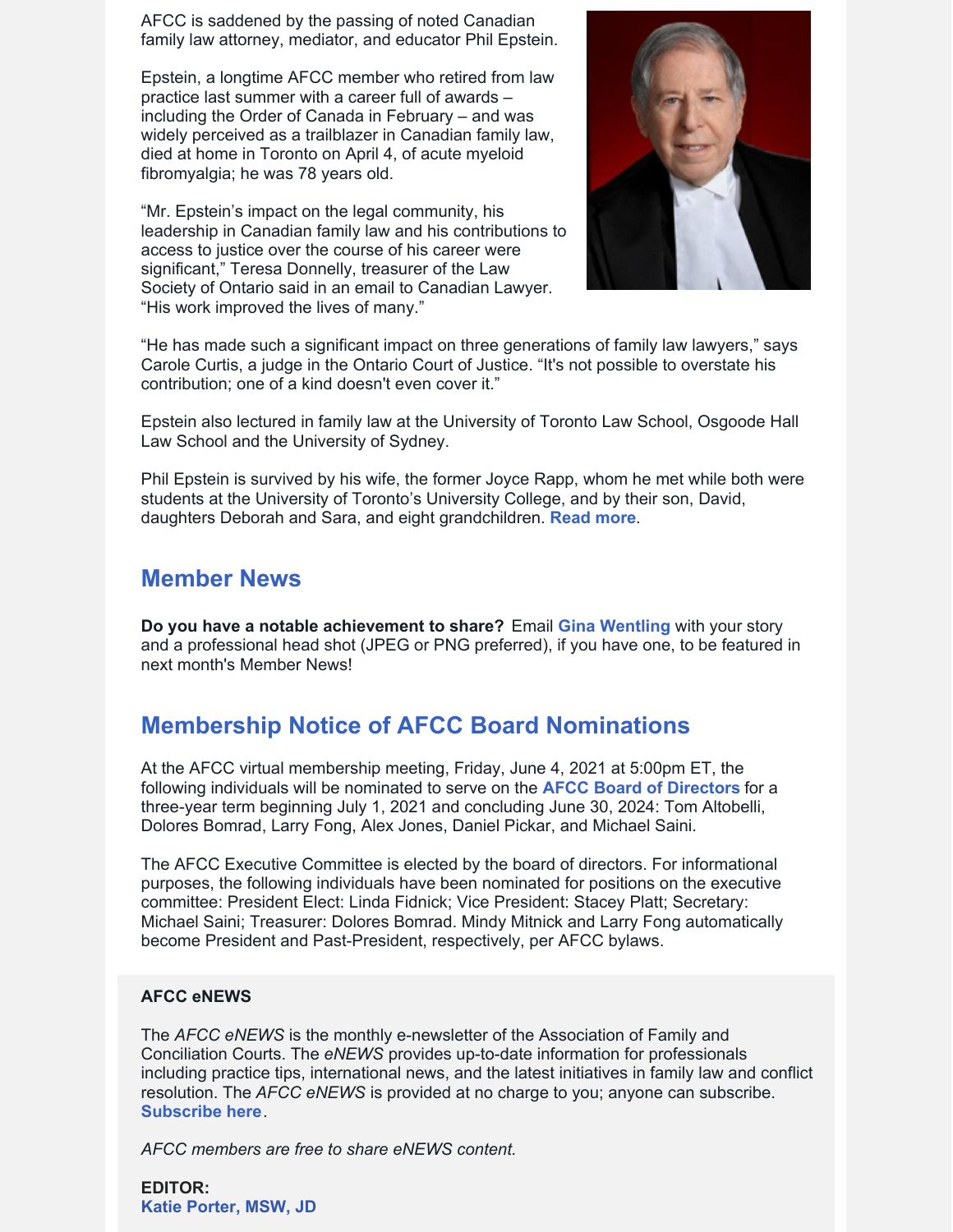**ASSOCIATE EDITOR: Gina [Wentling](mailto:gwentling@afccnet.org)**

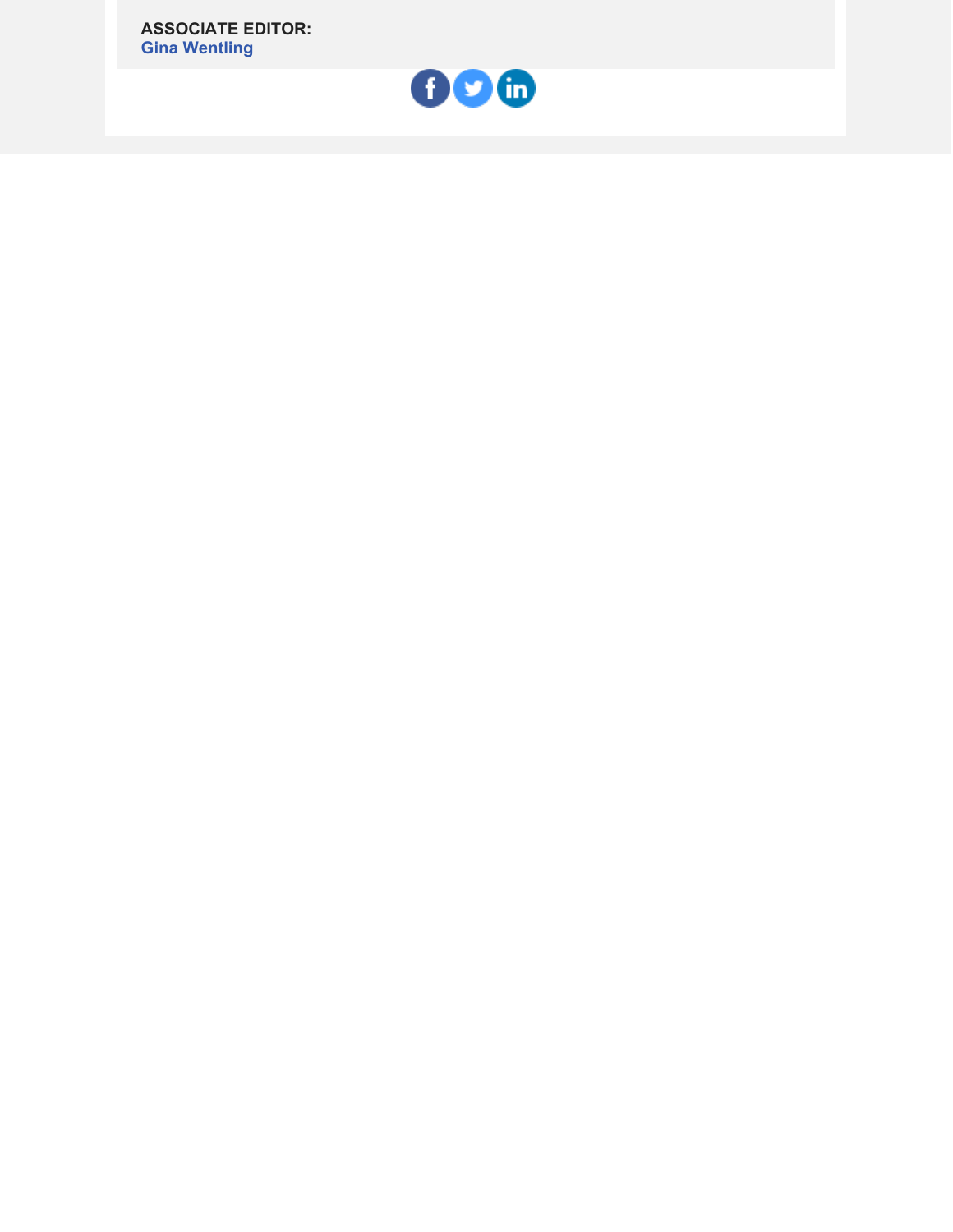

**April 2021 VOL. 16 No. 4**

## **President's Message**

*Larry Fong, PhD*

The AFCC Presidency has always been a fairly predictable endeavor. It begins on the first day of July and concludes the final day of the following June. Incoming presidents are well prepared, having served on the Board of Directors and AFCC Executive Committee for several years. We attend annual leadership transition meetings during which we craft strategy, develop programs, and plan for the year ahead. We have a travel routine and attend many conferences and meetings that are planned well in advance. Of course, there are always a few bumps in the road, and AFCC Presidents typically have their own personal and professional responsibilities, so most find it to be an extremely busy year.



It is hard work, make no mistake, but there are a few perks. The transition meeting is held in Sedona, Arizona. AFCC Presidents are also invited to an awards dinner at the US Supreme Court. In recent years, my colleagues have had opportunities to participate in programs with our European colleagues in Ireland, Spain, Malta, and the United Kingdom (including a stay on the grounds of Windsor Castle). These are working trips, but the locations make them a bit more fun and interesting.

Then came 2020. The annual transition meeting took place in late January, and by mid-March the carefully laid plans were out the window. As Matt Sullivan's presidency wound down, we were making decisions one day at a time, then weekly, monthly, and now we are looking 2-3 months ahead. We are planning and hoping for in-person conferences in September and November, but we have learned from experience that we must be nimble.

So, while my predecessors traversed the globe promoting AFCC and engaging with members, I have remained in Calgary. As a health care provider, I have been working from my office, but much of my work has been through videoconference, even though in-person appointments are permissible. On the AFCC front, all meetings have been exclusively online. Long held ceremonial traditions, such as the physical passing of the gavel from one president to the next and the presentation of awards, have been modified. Our annual banquets, luncheons, and other in-person events are on hold until our next face-toface opportunity.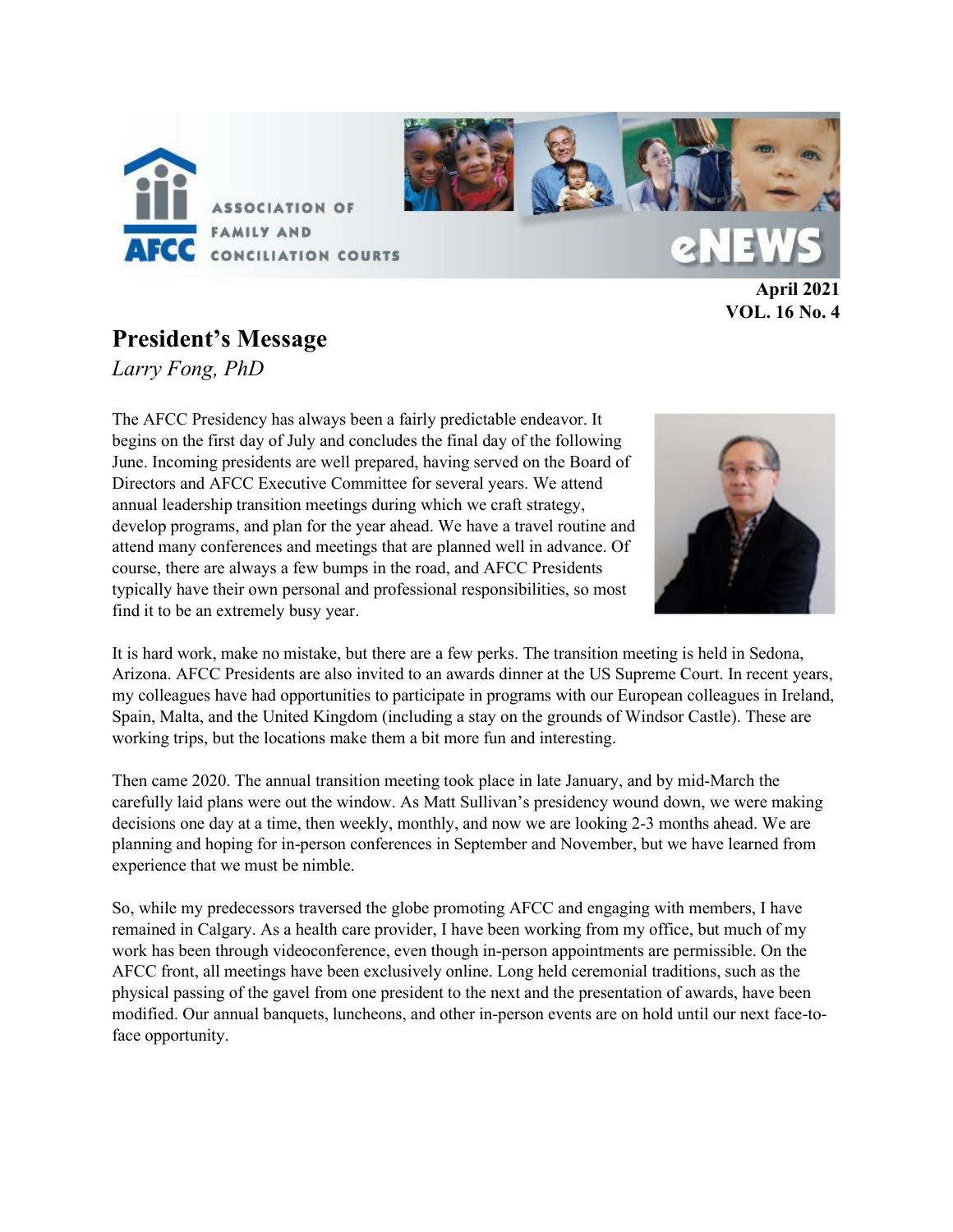While certainly disappointing, this past year has also been enlightening, as I have been privileged to experience the resilience and the excellence of AFCC and its members and our partners in response to the challenges we faced.

- By mid-March 2020, we partnered with the American Academy of Matrimonial Lawyers on "Seven Guidelines for Parents Who Are Divorced/Separated and Sharing Custody of Children During the COVID-19 Pandemic," which went viral worldwide.
- By April we had convened four discussion groups for professionals to help them address the unknown challenges of the pandemic, with support from our partners at OurFamilyWizard.com and Soberlink.
- Since March 2020, AFCC members, leadership and staff pooled efforts to present more than 130 online programs, attracting nearly 18,000 registrants.
- New online training programs were developed on parenting coordination and child custody evaluation.
- Numerous AFCC Chapters delivered online conferences. (Special thanks to OurFamilyWizard.com for supporting so many of the chapter programs.)
- AFCC Task Forces on Diversity, Equity, and Inclusion and on Child Custody Evaluation Model Standards moved forward with their important work.
- *Family Court Review* continued to meet publication deadlines, including important special issues on parenting coordination and parent-child contact problems.
- Many AFCC operations were conducted remotely, typically with one or two people in the office.

These are just a few examples. I am sure I have missed others. It would be impossible to name all of the people involved, so suffice it to say that, as usual, AFCC as a whole stepped up. With decades of accumulated wisdom and experience, we were ready, willing, and able to make the necessary changes to continue business (not quite) as usual even in the most challenging of times.

As a result, some lines have been blurred as is our future, to some extent. When will we go back to fully in-person events? How will AFCC continue to meet the needs of members who have benefited from our online programming, but could not access the face-to-face programs? Does AFCC need a physical office space? And what about the hospitality suite?

These and other questions will be examined in the coming year, as strategic planning is another event that the pandemic forced us to postpone. As we navigate the future, we know that AFCC is not alone in revisiting how we do our work. We will continue to plan ahead, to navigate the uncertainty and to anticipate the needs of members as they evolve.

It has been an honour and privilege serving as AFCC President, even if not as originally planned.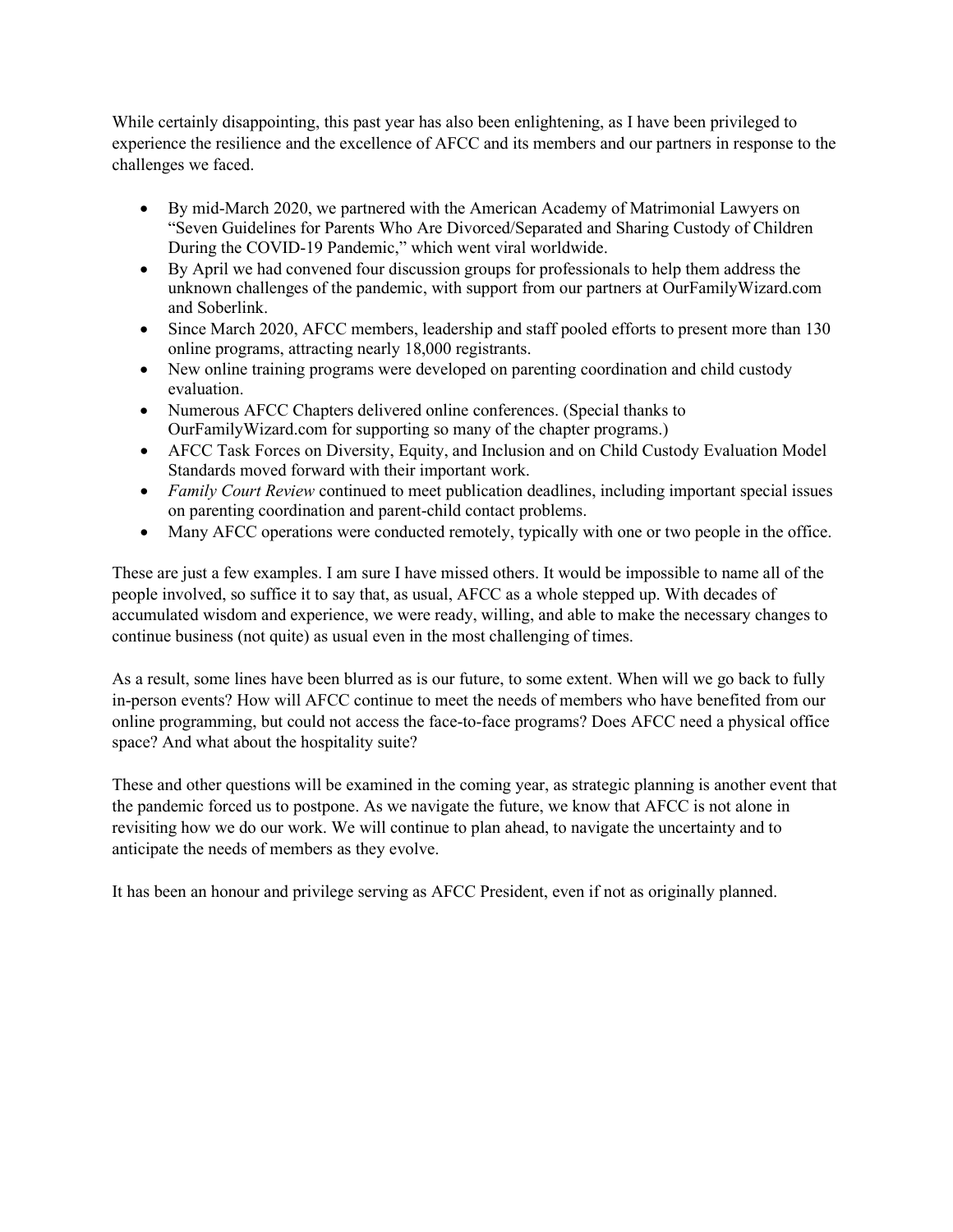

**April 2021 VOL. 16 No. 4**

# **A Movement Not a Moment: Recapping the Current DE&I Initiatives**

*Chioma Ajoku, JD, PhD, ABPP*

### **What is the DE&I Task Force and what is its purpose?**

AFCC created the Diversity, Equity, & Inclusion (DE&I) Task Force in 2020 to examine how AFCC responds to matters related to DE&I, how such matters affect AFCC, and to recommend steps going forward.

Specifically, the charge of the Task Force is to:

- 1. Consider and propose educational opportunities to make available to all AFCC members and others in the family law field,
- 2. Consider and propose the design of a mentorship or similar program that will better enable engagement in AFCC by a more diverse body of professionals,
- 3. Consider and propose ideas to make AFCC better known to a diverse community of family law professionals, and
- 4. Consider and propose additional steps to improve AFCC efforts toward diversity, equity, and inclusion.

The Task Force has three subcommittees: education, mentorship, and outreach.

### **What do we mean when we talk about "diversity, equity, and inclusion?"**

Understanding the meaning of the term "diversity, equity, and inclusion" is critical to understanding the work of the Task Force. Below you will find brief definitions. I encourage readers to research the history of the term further.

**Diversity** refers to creating a community comprised of individuals with varied backgrounds and beliefs. These myriad backgrounds can include differences related to race, ethnicity, gender, ability, sexual orientation, age, and religion, among other identity markers. Diversity also considers intersectional diversity, which is when an individual's identity includes more than one underrepresented group.

**Equity** is the act of ensuring that everyone has access to the same opportunities and the acknowledgment that advantages and barriers to access to opportunities exist. "Equity" and "equality" are not the same. Equality is the act of giving everyone the same resources or opportunities, regardless of context. Equity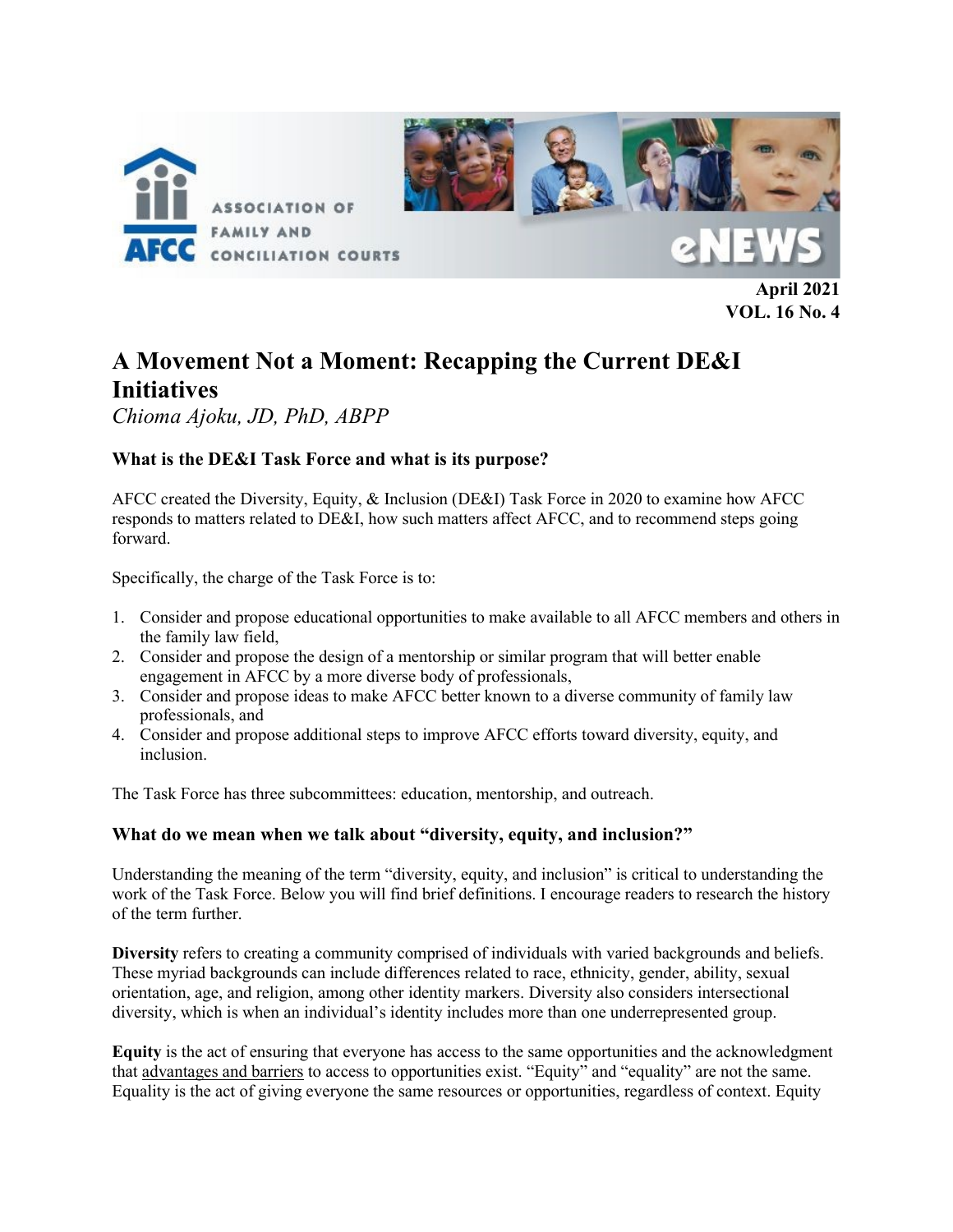recognizes that each person has different circumstances or advantages and barriers and provides the resources and opportunities needed to reach an equal outcome. In other words, equity is a *means* of achieving true equality. To give a few tangible examples related to "advantages and barriers," a 2004 study by Bertrand and Mullainathan found that job candidates with "White-sounding" names were 50 percent more likely to receive callbacks for interviews than candidates with "Black-sounding" names. A 2012 study by Moss-Racusin, et al., found that female job candidates with resumes and experiences identical to male candidates were considered less skilled, less deserving of being hired, offered less career mentoring, and offered lower initial salaries. Finally, a 2014 study by Reeves found that when law firm partners believed the author of a legal brief was Black, the partners consistently rated identical briefs as lower in quality and identified more spelling, grammar, factual, or analytical errors.

**Inclusion** is the act of creating environments where members of the community feel welcomed, respected, supported, and feel that their participation and contributions are valued. Such an environment sees, respects, and even celebrates differences. Inclusion moves beyond simply having diversity in the community to focusing on retaining that diversity. To use the analogy of inclusion strategist Vernã Myers, "Diversity is being invited to the party; inclusion is being asked to dance."

#### **Why is it important to talk about diversity in the family law field?**

Diversity is relevant to the work engaged in by AFCC membership. For example, many countries, including the United States, are home to myriad subcultures. Some of these subcultures are the result of geography: settlement patterns and regional differences in weather and landscape. Differences are often based on region and, in general, individuals from different areas of a country may have appreciable differences in lifestyles, cultural values, business practices, and dialects. Just as we may have differences based on geography, we may have differences based on our lived experiences as persons from a particular race, ethnicity, socioeconomic background, religion, gender, sexual orientation, ability, age, and other identity markers.

Additionally, data shows that many countries are becoming more diverse and quickly so in some regions. So, how do we as professionals address the needs of families whose cultures and subcultures may be unfamiliar to us? How do we even know if their culture is unfamiliar to us? In essence, how do we know what we do *not* know?

As the landscape of many countries continues to shift, it becomes increasingly important to understand the influence of cultures and subcultures in family law related work. Understanding the influence of culture on the work conducted by mental health, legal, and dispute resolution professionals is critical because culture can influence a parent's parenting style or philosophy, discipline practices, or coparenting approach. In fact, there is literature that explores differences in childrearing practices and discipline across different racial and ethnic groups. Furthermore, how a parent conceptualizes "family," everyone's role within the family, and what family is "supposed" to look like before, during, and after significant change to the family structure (e.g., a breakup, separation, or divorce) is arguably culturebound whether that is culture as influenced by race, religion, socioeconomic status, sexual orientation, gender, geography, or some other identity marker.

Whether it is from a dominant or non-dominant culture, each family has a culture that dictates daily practices, beliefs, values, and strengths and weaknesses possessed by the family collectively and individually. In addition to how culture affects a person's views on parenting, the co-parenting relationship, and the parent-child relationship, it is important for practitioners to examine how their own cultural identity and sensitivity influences the ways in which they, as professionals, approach family law related work and the lens through which they see the families and filter the information and data they collect (Gould & Martindale, 2004).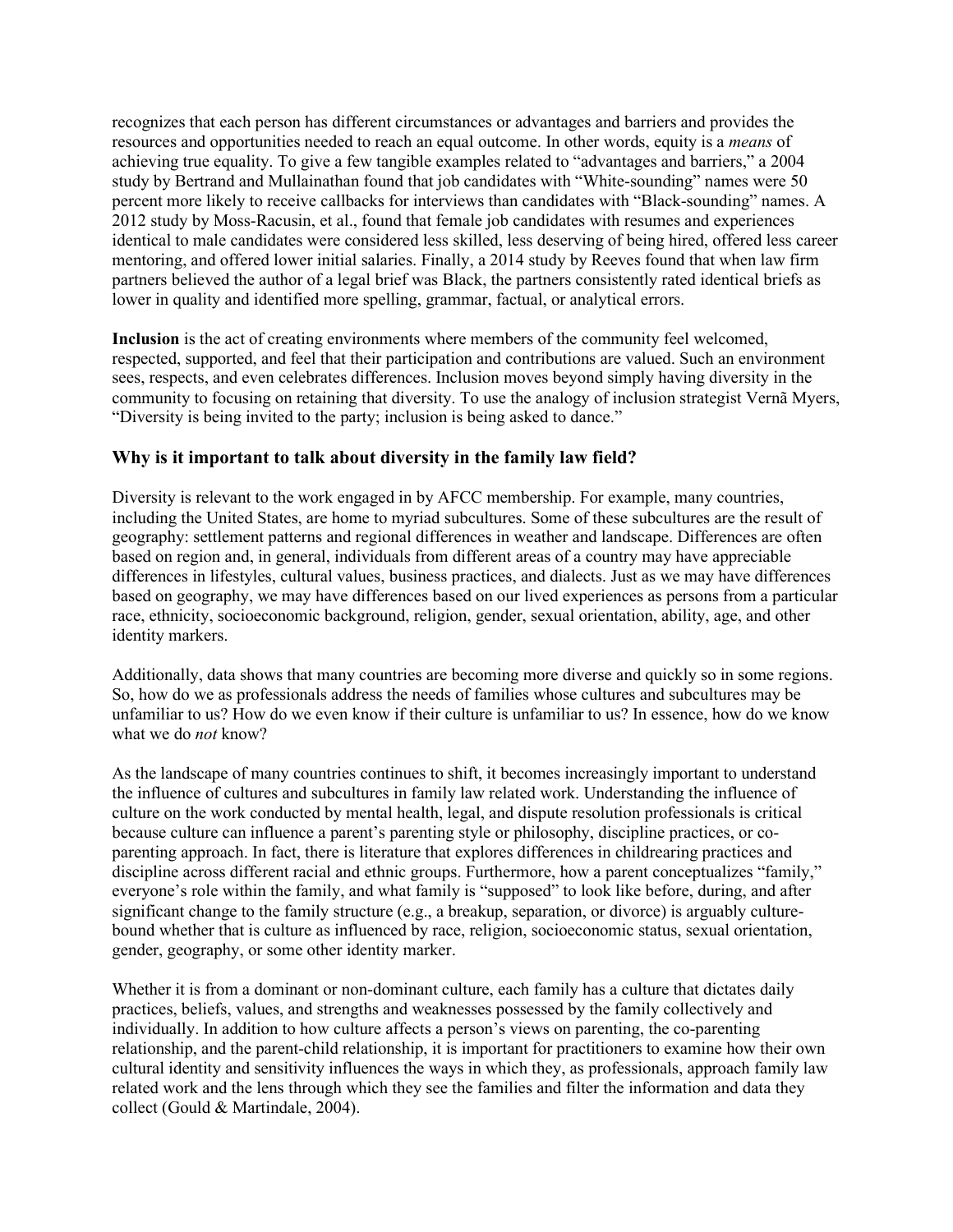Thus, being a culturally sensitive practitioner means appreciating and exploring differences and similarities between cultures. It also means attempting to understand the degree to which a family is acculturated (the extent to which an individual or group has adopted another group's values and practices, usually the dominant group in a society). It is also important to note that the road to "cultural sensitivity" or "cultural competence" has no final destination. It is a continual journey toward increasing one's intercultural and intracultural knowledge in order to improve our capacity to work with persons from different cultures.

A difficulty, of course, is figuring out how to consider the role of culture while also being knowledgeable regarding the parenting and childrearing norms of the jurisdictions within which we work, the relevant social science literature, and what culturally sensitive approaches, methods, and procedures to use when working with families from non-dominant groups (Gould & Martindale, 2004).

#### **What initiatives are the Task Force currently undertaking and why?**

To promote diversity, equity, and inclusion, the DE&I Task Force developed a webinar series devoted to addressing issues of diversity relevant to family law work. Thus far, the Task Force has planned three free webinars, each of which includes a certificate of attendance. Each webinar is followed weeks later by small discussion groups facilitated by members of the DE&I Task Force.

The first webinar took place on March 11, 2021 and was entitled *Does Diversity Matter in Family Law?* During this webinar, which had 277 registrants, the panel discussed the challenges and nuances associated with cultural diversity in the family law arena.

During the hour-long webinar, the panel addressed the following four questions:

- What do we mean by cultural diversity?
- What are the advantages of a diverse professional community for those we serve?
- Are we responsible for looking beyond our interpersonal interactions and the walls of our agencies and institution to promote greater diversity, equity, and inclusion?
- And if so, how can this be accomplished?

Following the webinar on March 11, 2021, the DE&I Task Force hosted discussion groups on March 31, 2021 so that individuals could further discuss the above questions in small groups. AFCC members can access a recording of the first webinar [here.](https://www.afccnet.org/Member-Center/Webinar-Archives/ctl/ViewConference/ConferenceID/418/mid/776) (All past webinars can be found on the [Webinar Archives](https://www.afccnet.org/Member-Center/Webinar-Archives)  [page](https://www.afccnet.org/Member-Center/Webinar-Archives) of the Member Center tab on the AFCC website.)

#### **Contents of the small group discussions**

Several topics were discussed in the small discussion groups. Firstly, all discussion groups were free to discuss the four questions addressed by the panel on March 11, 2021. In addition to those questions, other areas relevant to diversity, equity, and inclusion were broached.

For example, discussants talked about the role of consultation when assigned cases involving families from cultures unfamiliar to the family law professional. Attendees also discussed the importance of approaching family law work with the understanding that families may be operating under cultural norms unfamiliar to the practitioner. Thus, to understand the family dynamics and communicate that to the court and better help the family feel understood, obtaining a professional consultation can be helpful.